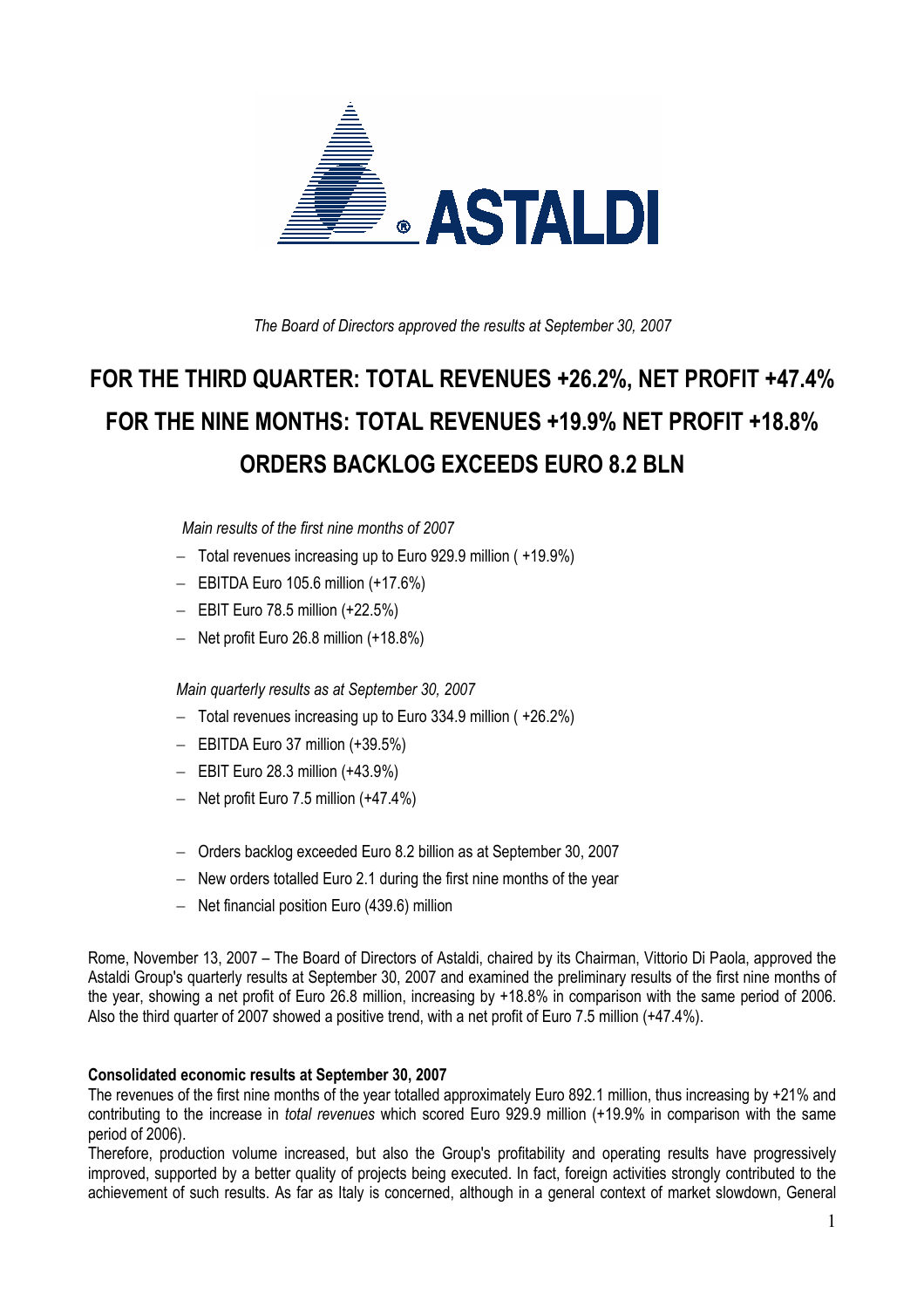Contracting and Project Finance initiatives more recently acquired allowed to keep making the most of the planned upswing.

Transportation infrastructure, giving rise to 75% of revenues, confirm to be the reference production sector of Group's activities, while the geographical breakdown of revenues shows a definite preponderance of foreign activities (63% of the total), in particular in those Countries where the Group has been operating continuously throughout the years.

EBITDA (gross operating margin) increased up to Euro 105.6 million (+17.6% in comparison with the first nine months of previous year) with an EBITDA margin of 11.4% (11.6% at September 30, 2006).

EBIT (operating result) reached Euro 78.5 million (+22.5% in comparison with Euro 64.1 million at September 30, 2006), with EBIT margin equalling 8.4% ( 8.3% at September 30, 2006).

Net financial charges increased to Euro 31.9 million, compared to Euro 23.1 million recorded for the first nine months of 2006. In fact, the financial result was affected by the increased volume of production, of investments and, therefore, by a rise in invested capital, which consequently adversely affected the Group's indebtedness and, thus, debt charges. Moreover, financial charges also include the increased costs of guarantees (bid and performance bonds), normally required by the sector of activity, the amount of which is proportional to the higher average value of projects being executed in Italy and abroad.

Profit before income taxes totalled Euro 48 million, showing an increase of +12.2% in comparison with the same period of 2006, thus contributing to an increased net profit of Euro 26.8 million (+18.8% with respect to the previous year) and a net margin of 2.9%.

### **Consolidated quarterly results as at September 30, 2007**

Also quarterly results show a positive performance.

Total revenues of the third quarter of 2007, in fact, equalled Euro 334.9 million, increasing by +26.2% compared with the same period of 2006, while revenues from works totalled Euro 326.5 million, showing a +30.3% increase.

Also the Group's quarterly profitability and operating margins show to have increased, not only due to the increase in revenues, but also because accounting data are beginning to include the improved operational efficiency deriving from the renovation of orders backlog and from the consequent preponderance, among the projects being executed, of contracts managed under a general contracting form. In fact, the structure of costs has improved, the incidence of cost of production having decreased to 72.5% compared with 74.1% of the third quarter of 2006.

EBITDA, equalling Euro 37 million, increased by +39.5%, while EBIT equalled Euro 28.3 million, improving by more than + 43.9% compared to September 30, 2006.

The net profit amounts to Euro 7.5 million (net margin of 2.2%), increasing by +47.4% in comparison with Euro 5.1 million of the corresponding period of 2006.

#### **Consolidated equity and financial position as at September 30, 2007**

The net financial position at September 30, 2007 totals Euro (439.6) million, net of treasury shares, compared to Euro (393.8) millions recorded in June 2007.

In fact, the strong growth of the orders backlog induced, on the one side, an increase in the value of production and, on the other, the simultaneous start-up of recently acquired important projects such as the Line C of the Underground of Rome, the two maxi-lots of Jonica National Road S.S. 106, as well as new projects in the transportation sectors in Venezuela, Algeria and Romania. All the above entailed a consequent increase in investments, nonetheless as already scheduled in the business plan.

The debt/equity ratio totalled 1.47, compared to 1.3 recorded at June 30, 2007. The corporate debt/equity ratio, excluding the quota of indebtedness relating to concession and project finance activities, totalled 1.2.

The details of the Group's net financial position are shown in the table below.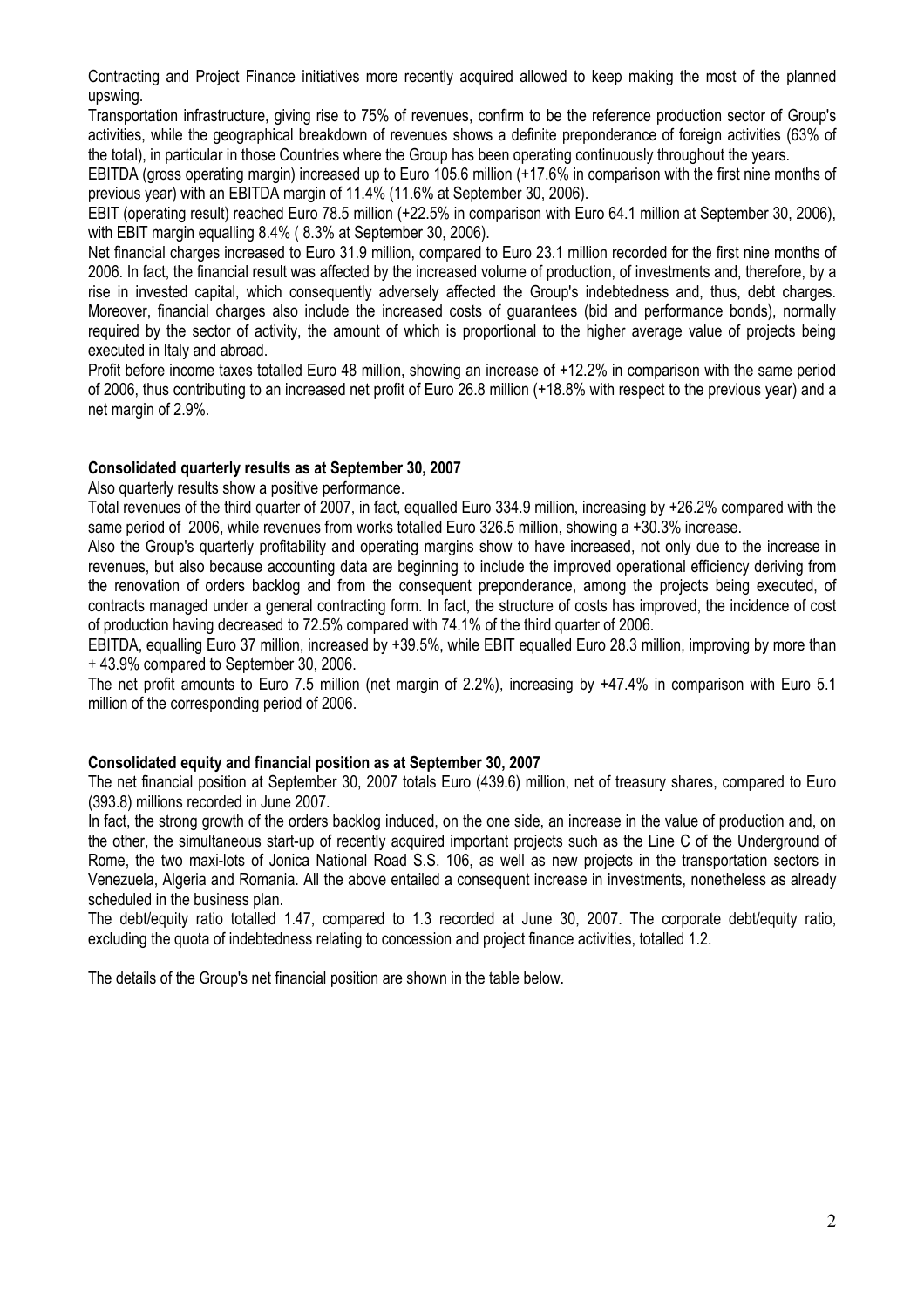|   | Euro / 000                                             | September 30,<br>2007 | June 30, 2007 | December 31,<br>2006 | September 30,<br>2006 |
|---|--------------------------------------------------------|-----------------------|---------------|----------------------|-----------------------|
| A | Cash and cash equivalents                              | 235,770               | 233,443       | 237,623              | 198,166               |
| B | Securities held for trading                            | 15.619                | 21,189        | 18.983               | 14.752                |
| C | Available funds (A)+(B)                                | 251,389               | 254,632       | 256,607              | 212,918               |
| D | <b>Current receivables from financial institutions</b> | 15,368                | 9,767         | 21,978               | 44,143                |
| Е | Current bank payables                                  | (280, 429)            | (290, 574)    | (210, 095)           | (192,020)             |
| F | Current share of non-current indebtedness              | (1, 859)              | (955)         | (1,958)              | (3,369)               |
| G | Other current payables                                 | (12, 888)             | (1,933)       | (12, 139)            | (9,532)               |
| н | Current financial indebtedness (E)+(F)+(G)             | (295, 176)            | (293, 462)    | (224, 192)           | (204, 921)            |
|   | Net current financial indebtedness (H)+(C)+(D)         | (28, 419)             | (29,064)      | 54,393               | 52,140                |
| J | Non current bank payables                              | (397, 575)            | (339, 189)    | (313,997)            | (322, 597)            |
| K | Other non-current payables                             | (17,906)              | (28, 771)     | (25, 202)            | (26, 730)             |
| L | Non-current financial indebtedness (J)+(K)             | (415,480)             | (367, 959)    | (339,199)            | (349,327)             |
| М | Net financial indebtedness (I)+(L)                     | (443, 899)            | (397, 023)    | (284, 806)           | (297, 187)            |
|   | Treasury shares in portfolio                           | 4,305                 | 3,243         | 3,824                | 4,303                 |
|   | <b>Total net financial position</b>                    | (439, 594)            | (393,780)     | (280, 982)           | (292, 884)            |

### **Orders backlog**

Orders backlog scored Euro 8.2 billion as at September 30, 2007.

It is constituted of Euro 2.1 billion for new contracts acquired during the period being examined, of which Euro 1.4 billion relating to the third quarter.

At domestic level, it should be reminded that, in August, Astaldi was awarded with the project finance for the construction and subsequent operation of the new Hospitals in Tuscany, i.e. an integrated system of four hospitals to be built by Astaldi, in joint venture with other companies, in Pistoia, Prato, Lucca and Massa. The global value of the investment amounts to Euro 336 million for construction activities (with a public grant of 55%), and to Euro 1.2 billion for operation activities (Astaldi's share: 35%). Therefore, the Group confirms to be the leader in the sector of healthcare infrastructure concessions. Such leadership was further strengthened on September 24 the last, by the inauguration of the New Hospital in Mestre, which represents the first example of a complex initiative carried out under the form of a project finance in Italy. In fact, the new hospital is the most innovating healthcare infrastructure built in our Country: a challenge which Astaldi was able to overcome in only 4 years.

Finally, as far as foreign activities are concerned, it is worthy noticing the acquisition of the contract of the new railway line Saida-Moulay Slissen in Algeria for a value of Euro 616.5 million, and additional Euro 162.5 million for railway works to be executed in Bulgaria, witnessing the efficacy of market penetration strategies adopted by the Group at international level.

The orders backlog as at September 30, 2007 is constituted as follows: 67% by activities in Italy and 33% by activities abroad. The sector of transport infrastructure confirms to be the reference and most profitable sector, representing 62% of the total orders backlog, followed by concessions (26%), civil and industrial building (9%) and power plants (3%).

The following table shows the evolution of the orders backlog, highlighting the contribution from the single areas of activity.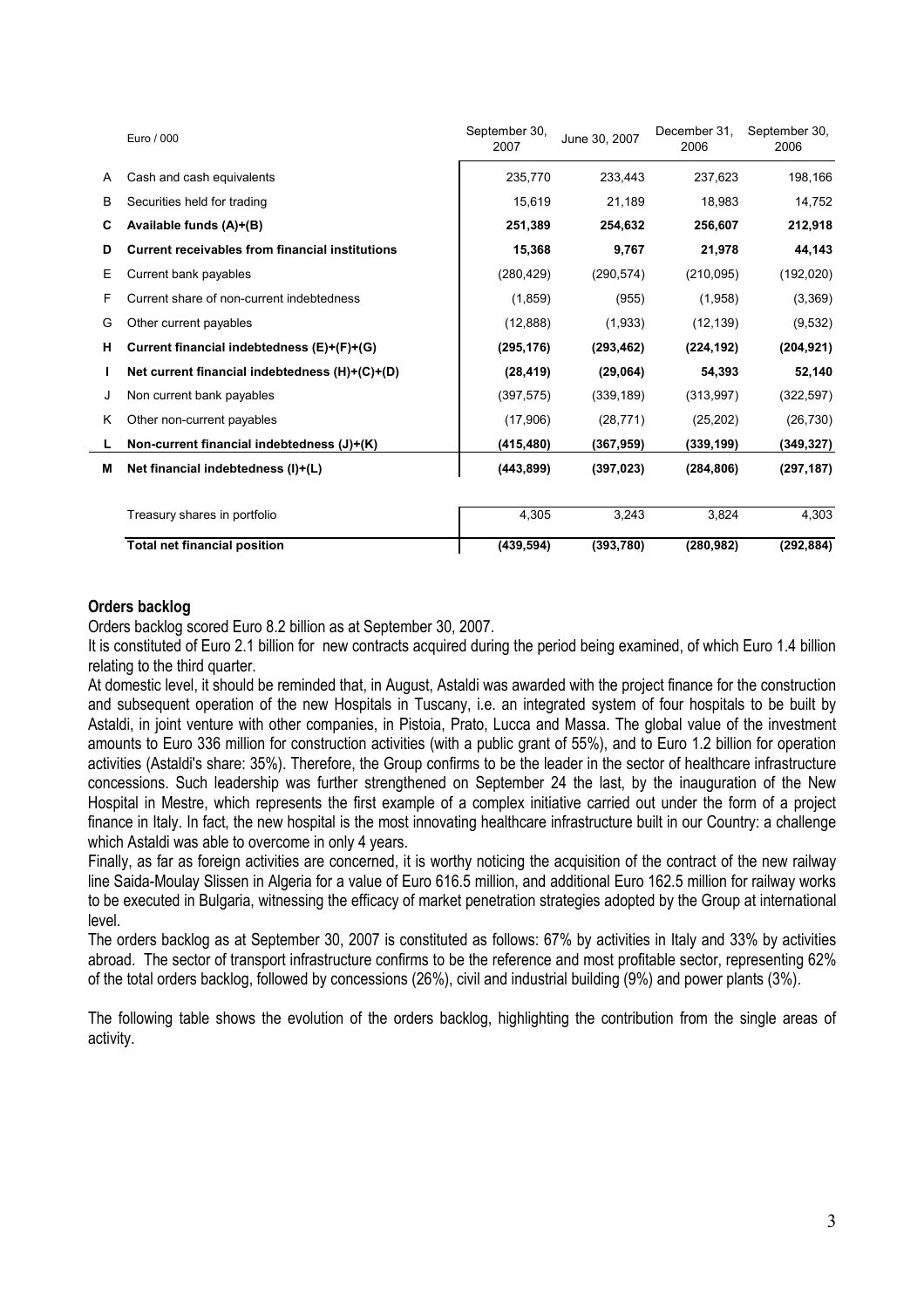| Euro/million                           |                      | 01/01/2007 | <b>Increases</b> | <b>Production</b>        | 30/09/2007 |
|----------------------------------------|----------------------|------------|------------------|--------------------------|------------|
| Transport infrastructures<br>of which: |                      | 4,356      | 1,441            | (673)                    | 5,124      |
|                                        | Railways and subways | 3,279      | 1,206            | (431)                    | 4,054      |
|                                        | Roads and highways   | 1,036      | 172              | (232)                    | 976        |
|                                        | Ports and seaports   | 41         | 62               | (10)                     | 94         |
| Hydraulic and hydroelectric works      |                      | 325        | $\overline{2}$   | (101)                    | 226        |
| Civil and industrial buildings         |                      | 630        | 247              | (118)                    | 759        |
| Concessions                            |                      | 1,699      | 420              | $\overline{\phantom{0}}$ | 2,119      |
| <b>Total order backlog</b>             |                      | 7,009      | 2,110            | (892)                    | 8,227      |

*°°°* 

"The year 2007 is confirming to be a year of steadfast growth, as evidenced by the results obtained during the first nine months – Stefano Cerri, Chief Executive Officer, underlined.

Perspectives for the year 2008 are optimistic, in line with 2007-2011 Business Plan forecasts and, above all, based on actual grounds, such as the importance of the orders backlog and the efforts made during this year in terms of investments made and managerial commitment to start-up new important projects acquired recently".

*°°°* 

Lastly, it should be noted that the Board of Directors further approved the schedule of Board of Directors' meetings and of Shareholders' meetings for the year 2008, which is herewith enclosed.

°°°

*Dr. Paolo Citterio, Chief Financial Officer of Astaldi, in his capacity as manager in charge of drawing up the corporate accounting documents, does hereby declare that Astaldi S.p.A.'s consolidated quarterly report as at September 30, 2007 corresponds to the accounting documents, books and records.* 

*The unaudited quarterly report as at September 30, 2007 was drawn up according to CONSOB's recommendations as set forth in the Regulation on Issuers, and in compliance with assessment and measurement criteria established by the International Financial Reporting Standards (IFRS) enacted by the International Accounting Standards Board (IASB) and adopted by the European Commission according to the procedure as per art. 6 of the Regulation (EC) No. 1606/2002 of the European Parliament and of the Council of July 19, 2002.* 

#### *°°°*

Listed on the STAR segment of the Italian stock exchange, Astaldi Group has been active for more than 80 years, in Italy and abroad, in designing *and constructing large-scale civil engineering works.* 

*The Group operates in the following areas of activity:* 

- *transportation infrastructure (railways, undergrounds, roads, motorways, ports, and airports);*
- *hydraulic works and power plants (dams, hydroelectric plants, water systems, oil pipelines, gas pipelines, and water treatment plants);*
- *civil and industrial construction (hospitals, universities, airports, law courts, construction works for electrical and nuclear plants, car parks);*
- *operation under concession of works such as hospitals, urban transport infrastructure, car parks.*

The Group is currently a General Contractor capable of promoting financial aspects and coordinating all resources and skills for the optimal *development and management of complex and high-value public works.* 

**For further information:** 

**Astaldi S.p.A**<br> **Astaldi S.p.A** PMS Corporate Communications<br>
Tel 06/41766389 tel. 06/41766389 *Alessandra Onorati Giancarlo Frè Torelli* **IR and Corporate Communications Manager** a.onorati@astaldi.com – www.astaldi.it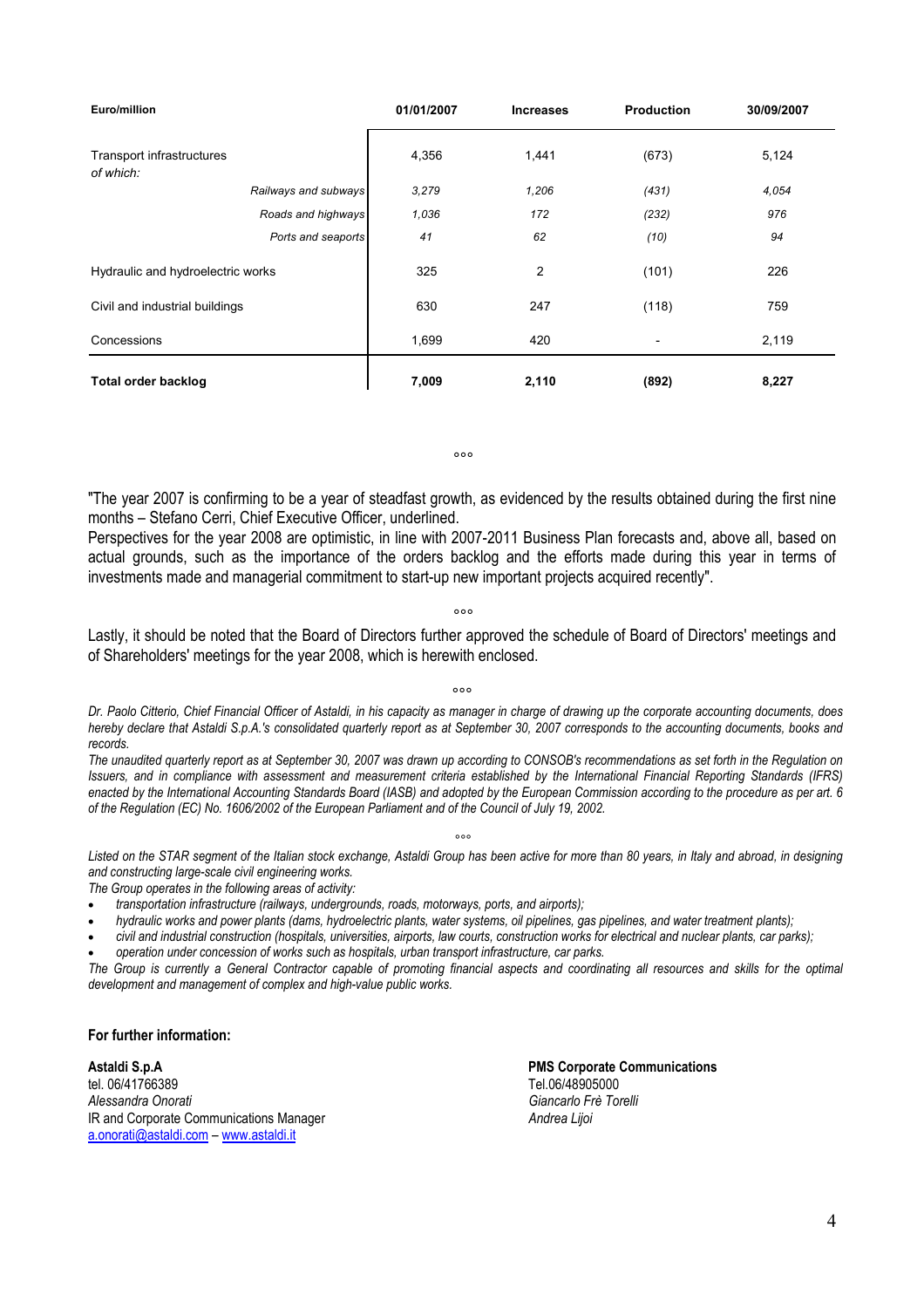#### **CONSOLIDATED RECLASSIFIED INCOME STATEMENTS**

|                                                      | 9M 2007    | $\%$       | 9M 2006    | %          | Q3 2007                  | %         | Q3 2006                      | %          |
|------------------------------------------------------|------------|------------|------------|------------|--------------------------|-----------|------------------------------|------------|
| Euro / 000                                           |            |            |            |            |                          |           |                              |            |
| Revenues                                             | 892,127    | 95.9%      | 737,527    | 95.1%      | 326,518                  | 97.5%     | 250,640                      | 94.4%      |
| Other revenues                                       | 37,800     | 4.1%       | 38,040     | 4.9%       | 8,411                    | 2.5%      | 14,795                       | 5.6%       |
| <b>Total revenues</b>                                | 929,927    | 100.0%     | 775,567    | 100.0%     | 334,929                  | 100.0%    | 265,435                      | 100.0%     |
| Costs of production                                  | (667, 363) | (71.8%)    | (550, 599) | $(71.0\%)$ | (242, 885)               | (72.5%)   | (196, 688)                   | $(74.1\%)$ |
| <b>Added value</b>                                   | 262,564    | 28.2%      | 224,968    | 29.0%      | 92,044                   | 27.5%     | 68,747                       | 25.9%      |
| Labor costs                                          | (140, 489) | $(15.1\%)$ | (122, 785) | $(15.8\%)$ | (48, 418)                | (14.5%)   | (40, 435)                    | (15.2%)    |
| Other operating costs                                | (16, 458)  | (1.8%)     | (12, 346)  | $(1.6\%)$  | (6,642)                  | $(2.0\%)$ | (1,806)                      | (0.7%      |
| <b>EBITDA</b>                                        | 105,617    | 11.4%      | 89,837     | 11.6%      | 36,984                   | 11.0%     | 26,506                       | 10.0%      |
| Depreciation and amortization                        | (25, 369)  | (2.7%)     | (20, 929)  | (2.7%)     | (8, 835)                 | $(2.6\%)$ | (7, 418)                     | (2.8%)     |
| Provisions                                           | (2, 103)   | (0.2%)     | (3,748)    | $(0.5\%)$  | $\overline{\phantom{a}}$ | 0.0%      | $\qquad \qquad \blacksquare$ | 0.0%       |
| Write-downs                                          |            | 0.0%       | (2, 124)   | (0.3%)     | -                        | 0.0%      |                              | 0.0%       |
| (Capitalization of internal construction costs)      | 383        | 0.0%       | 1,045      | 0.1%       | 113                      | 0.0%      | 551                          | 0.2%       |
| <b>EBIT</b>                                          | 78,528     | 8.4%       | 64,081     | 8.3%       | 28,262                   | 8.4%      | 19,639                       | 7.4%       |
| Interest charges                                     | (31, 934)  | (3.4%)     | (23,077)   | $(3.0\%)$  | (12, 952)                | $(3.9\%)$ | (8,689)                      | (3.3%)     |
| Impact of measurement of invest. under equity method | 1,427      | 0.2%       | 1,812      | 0.2%       | 136                      | 0.0%      | 344                          | 0.1%       |
| <b>Profit before taxes</b>                           | 48,021     | 5.2%       | 42,816     | 5.5%       | 15,446                   | 4.6%      | 11,294                       | 4.3%       |
| <b>Taxes</b>                                         | (21, 609)  | (2.3%)     | (19,091)   | (2.5%)     | (7,904)                  | (2.4%)    | (5,741)                      | (2.2%)     |
| Net income                                           | 26,412     | 2.8%       | 23,725     | 3.1%       | 7,542                    | 2.3%      | 5,553                        | 2.1%       |
| Minorities                                           | 398        | 0.0%       | (1, 166)   | (0.2%)     | (35)                     | $(0.0\%)$ | (461)                        | (0.2%)     |
| Group net income                                     | 26,810     | 2.9%       | 22,559     | 2.9%       | 7,507                    | 2.2%      | 5,092                        | 1.9%       |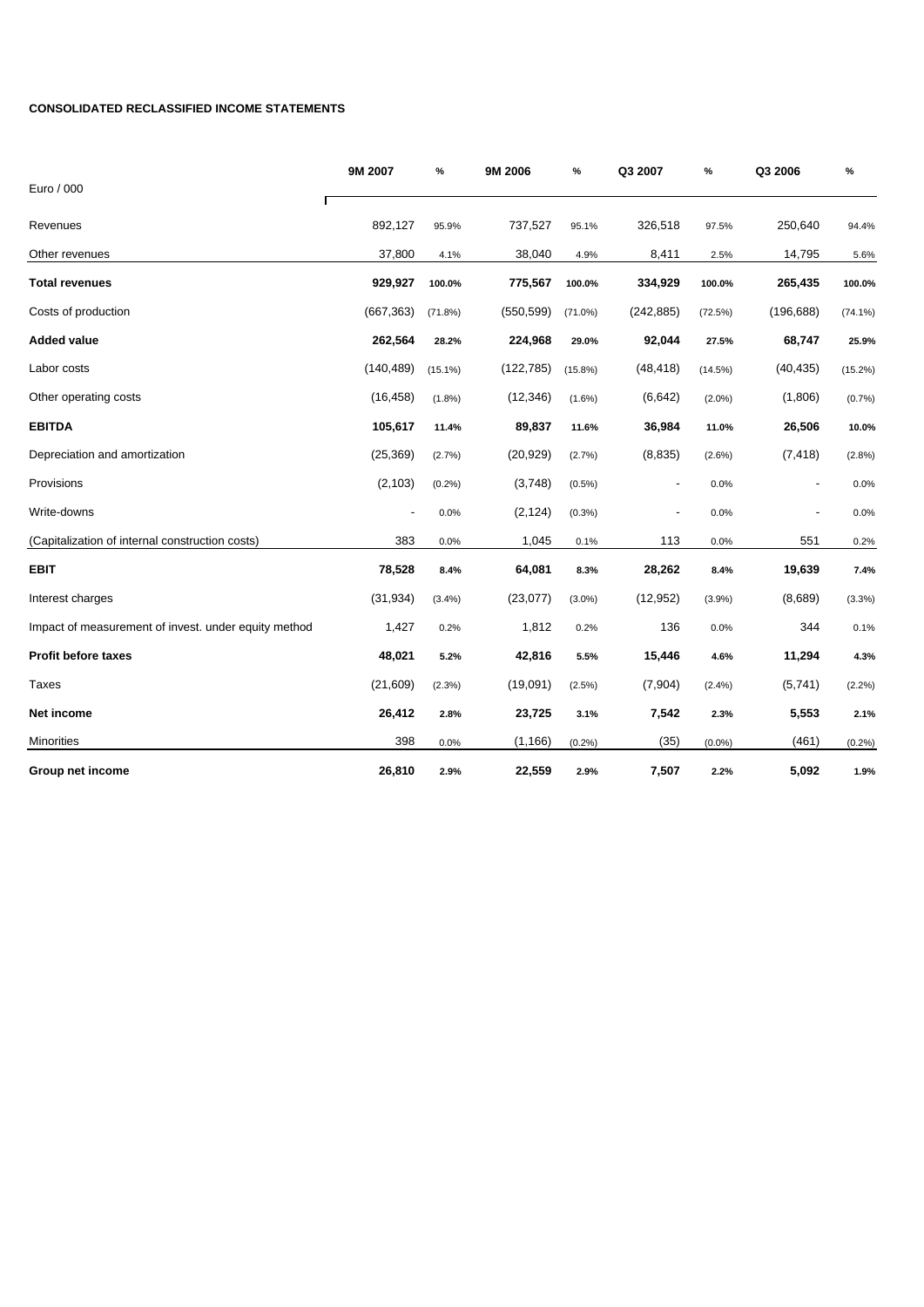## **CONSOLIDATED RECLASSIFIED BALANCE SHEET**

|                                              | 30/09/2007 | 31/12/2006 | 30/09/2006 |
|----------------------------------------------|------------|------------|------------|
| Euro/000                                     |            |            |            |
| Intangible fixed assets                      | 6,406      | 3,795      | 4,053      |
| Tangible fixed assets                        | 235,777    | 193,197    | 174,522    |
| Equity investments                           | 98,197     | 96,492     | 95,701     |
| Other net fixed assets                       | 39,194     | 36,731     | 34,994     |
| Totale fixed assets (A)                      | 379,574    | 330,215    | 309,270    |
| Inventories                                  | 55,653     | 51,600     | 44,443     |
| Contracts in progress                        | 567,590    | 397,712    | 434,509    |
| Trade receivables                            | 408,550    | 437,877    | 347,102    |
| Other assets                                 | 157,813    | 117,870    | 134,094    |
| Tax receivables                              | 90,467     | 73,275     | 63,702     |
| Advances from employers                      | (241, 033) | (209, 324) | (125, 186) |
| <b>Subtotal</b>                              | 1,039,039  | 869,011    | 898,663    |
| Payables to suppliers                        | (424, 883) | (404, 255) | (413, 551) |
| Other liabilities                            | (201, 616) | (186, 600) | (166, 875) |
| <b>Subtotal</b>                              | (626, 499) | (590, 854) | (580, 426) |
| Net working capital (B)                      | 412,540    | 278,156    | 318,237    |
| <b>Employees benefits</b>                    | (13, 438)  | (12, 470)  | (11, 934)  |
| Provisions for current risks and charges     | (35, 295)  | (30,035)   | (45, 784)  |
| Total funds (C)                              | (48, 733)  | (42, 506)  | (57, 718)  |
| Net invested capital $(D) = (A) + (B) + (C)$ | 743,381    | 565,866    | 569,789    |
| Cash and cash equivalents                    | 235,770    | 237,623    | 198,166    |
| Current financial receivables                | 14,908     | 21,062     | 42,771     |
| Non-current financial receivables            | 460        | 916        | 1,372      |
| Securities                                   | 15,619     | 18,983     | 14,752     |
| <b>Current financial liabilities</b>         | (295, 176) | (224, 192) | (204, 920) |
| Non-current financial liabilities            | (415, 480) | (339, 199) | (349, 327) |
| Net financial payables / receivables (E)     | (443, 899) | (284, 806) | (297, 188) |
| Group's net equity                           | (298, 361) | (279, 668) | (270, 871) |
| Minority interests                           | (1, 120)   | (1, 392)   | (1,730)    |
| Net equity $(G) = (D) - (E)$                 | (299, 482) | (281, 059) | (272, 601) |